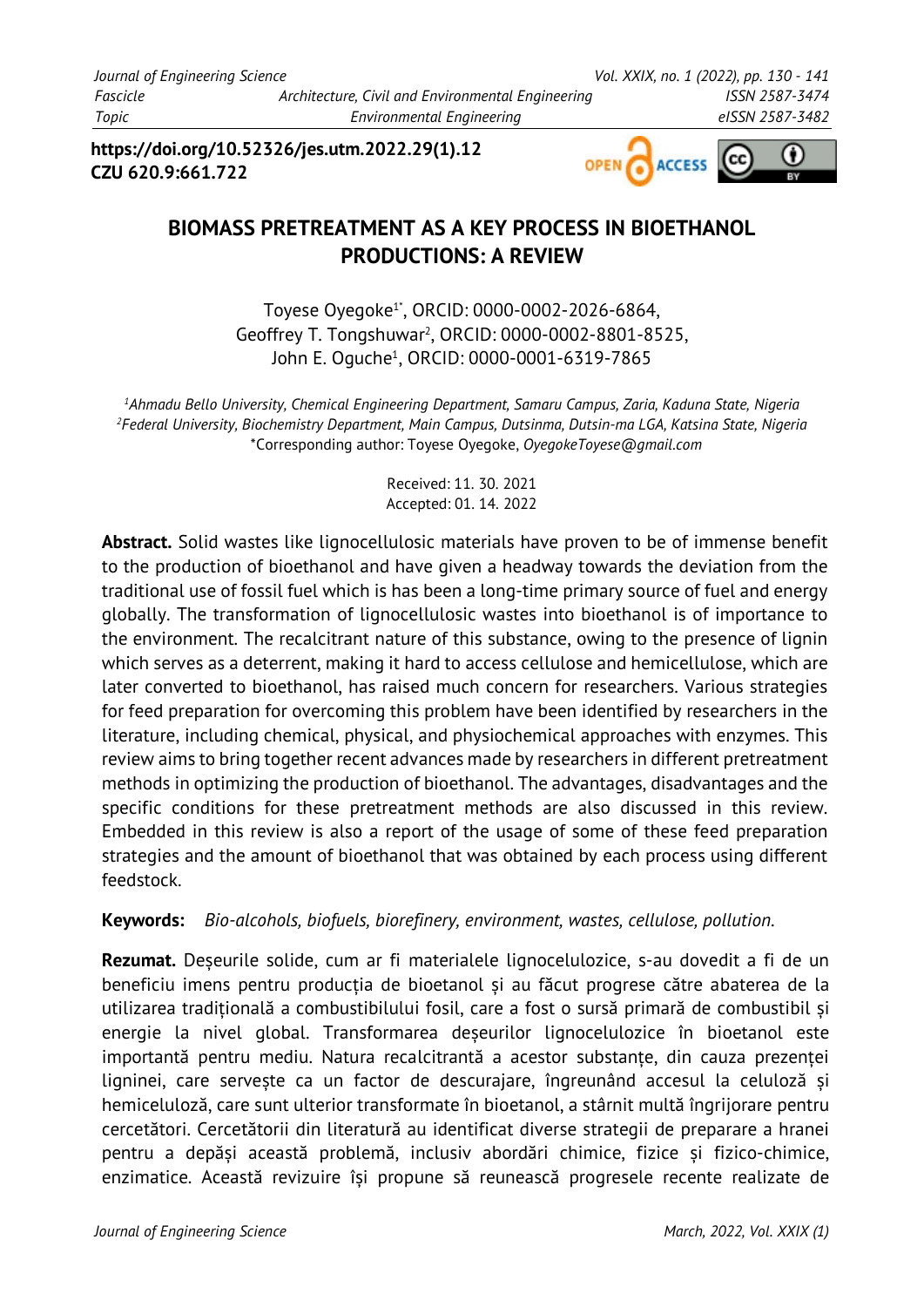cercetători în diferite metode de pretratare pentru optimizarea producției de bioetanol. Avantajele, dezavantajele și condițiile specifice pentru aceste metode de pretratare sunt, de asemenea, discutate în această recenzie. În această revizuire este inclus și un raport despre utilizarea unora dintre aceste strategii de preparare a furajelor și cantitatea de bioetanol care a fost obținută prin fiecare proces folosind diferite materii prime*.* 

**Cuvinte cheie:** *Bio-alcooli, biocombustibili, biorafinărie, mediu, deșeuri, celuloză, poluare.*

## **Introduction**

The use of fossil fuels has proven to be unfriendly to the biosphere. The unfriendly nature has resulted into increased greenhouse gases in the atmosphere and an increase in the depletion of the ozone layer. Despite the depleting amount of fossil fuel, there is an increasing demand for fuel due to the increase in the number of industries and human activities dependent on energy [1]. Hence, there is a need to look for an alternative source of energy that is renewable and eco-friendly, which biofuels tend to offer. To save the world and the economy, a more eco-friendly source of fuel that is readily available at a cheaper rate needs to be provided. This subject has been the centre of energy research lately [2].

The use of biofuels as an alternative renewable and clean source of energy has attracted the attention of researchers all over the globe. Lignocellulosic biomass (examples of the biomass is in Figure 1 has proven to be promising. They include but are not limited to corn straw, sugarcane bagasse, cassava, rice straw. These parts of the plants are nondigestible by humans, which makes it better as there would be no competition for food. The use of this lignocellulosic feedstock also serves to recycle the waste, which is environmentally friendly [3 – 6]. Also, lignocellulosic materials are not available for biodigestion due to the presence of residue (lignin) in lignocellulosic material, which limits fuel conversion and leads to low yield [7]. Hence there is a need for pretreatment of these materials to obtain a high yield of fuels.



**Figure 1.** Some Agro-wastes that could be used in bioethanol productions [8].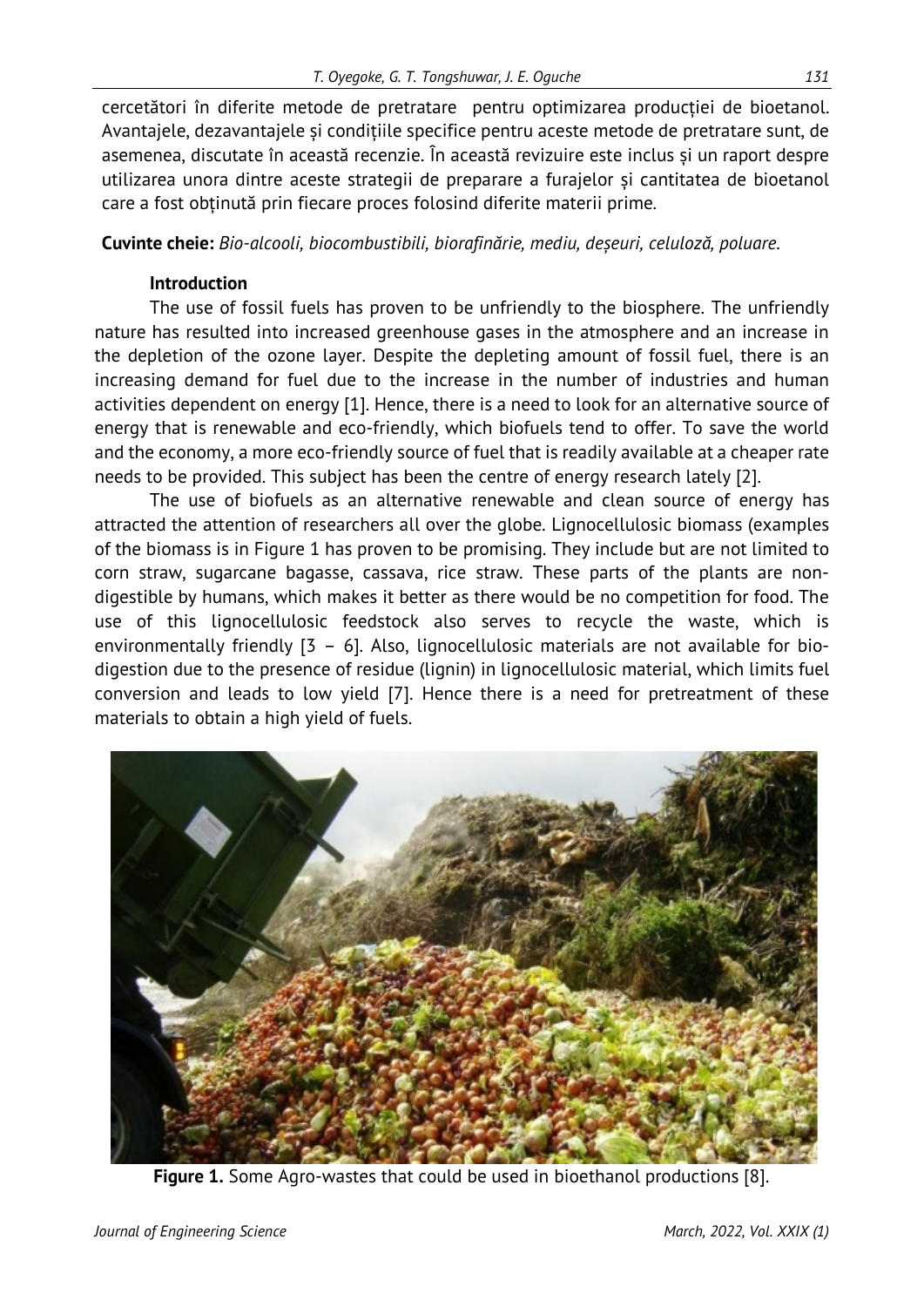This paper focuses on reviewing the impact of the different pretreatment methods employed in the literature in bioethanol production using Nigeria biomass resources. This would aid in unveiling the most significant method that better promote the production of bioethanol in developing nations like Nigeria and to reveal areas where further studies are needed for the realization of biorefinery feasibility in developing nations.

### **Concept of Pretreatment**

Lignocellulosic feedstocks are made up of a network of Cellulose, Hemicellulose and Lignin. Though promising, lignocellulosic feedstock offers a significant challenge due to recalcitrance. They are resistant to chemical and biological breakdowns making it hard for biofuel production. Due to this, pretreatment becomes very vital.



**Figure 2**. Effect of pretreatment on lignocellulosic biomass to liberate cellulose and hemicellulose [9].

Pretreatment is defined as the process that clears away both the physical and chemical barriers that make feedstock recalcitrant and make it susceptible to enzymatic hydrolysis [10 - 11].

The concept of pretreatment is aimed at making feedstocks susceptible to further treatment by making cellulose and hemicellulose more accessible. This could be achieved through various means. Pretreatment could break down solid feedstock or even reduce the degree of crystallization of cellulose.

Lignin is extracted owing to its phenolic nature, which thereby makes the feedstock more digestible [12]. Figure 2 shows the effect of pretreatment on lignocellulosic biomass to liberate cellulose and hemicellulose.

From Figure 2 above, it can be observed that pretreatment is a critical step. It is important to find pretreatment methods that can give a high yield of bioethanol and, at the same time, be economical and eco-friendly.

### **Biomass Pretreatment Significances to the Production of Bioethanol in a Biorefinery**

The chemical composition of feedstock is such that if not pretreated, bioethanol production would not be efficient.

Pretreatment increases the efficiency and efficacy of bioethanol production. This is necessary because the cost of production of bioethanol is dependent on the cost-effective measure or method of pretreatment as it forms a very vital part of the production process.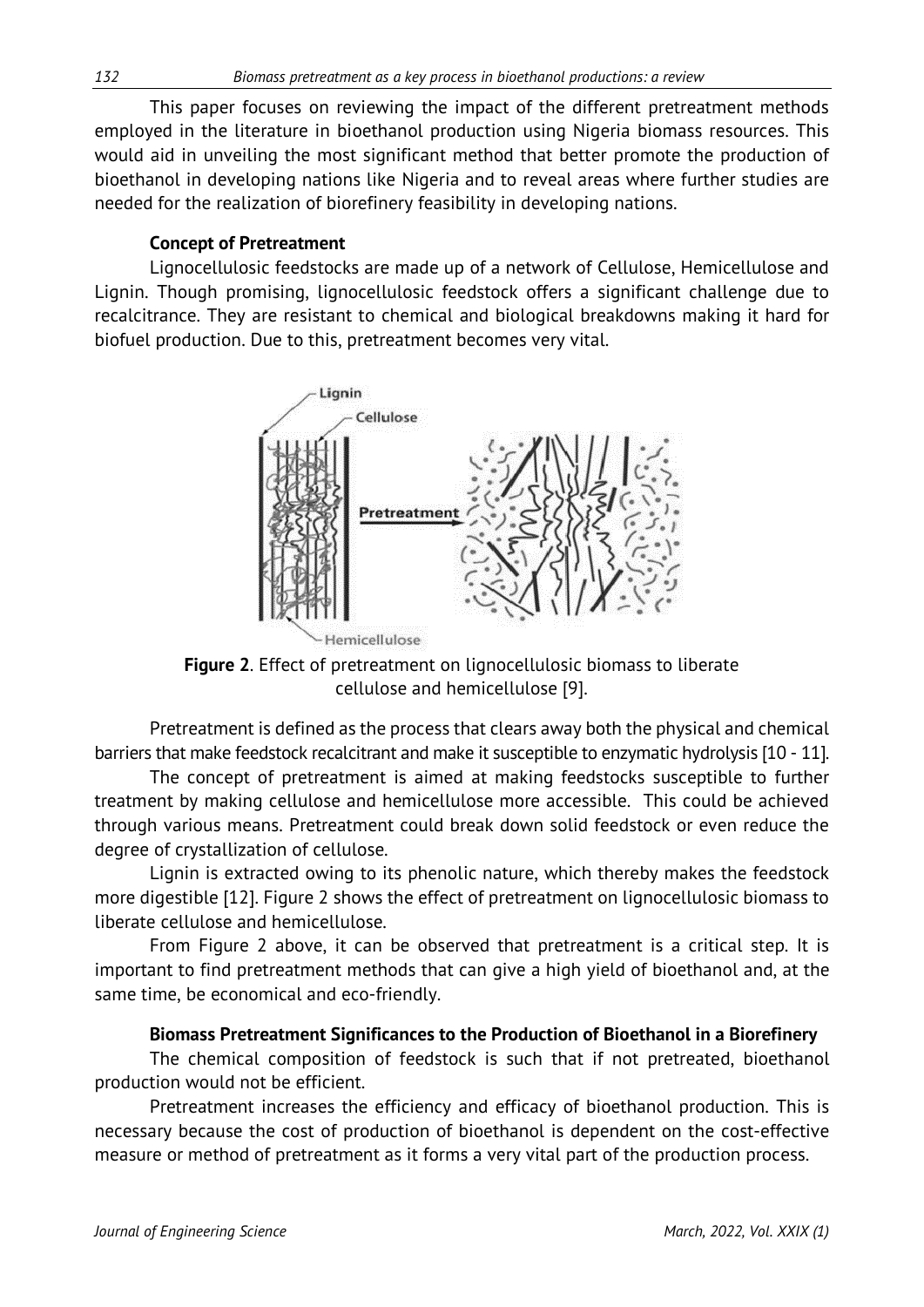Pretreatment breaks down the strong association within the cell wall by bringing about physical, chemical, and biological changes to it. Because different feedstocks have a varied abundance of Cellulose, Hemicellulose and Lignin, their outcome differs. A suitable pretreatment method is one that is cost-effective, require minimal energy to run, does not denature cellulose and hemicellulose and does not produce by-products that inhibit the activity of microorganisms that are responsible for hydrolysis and fermentation [12].

With the aim of creating a very suitable method of pretreatment, several methods have been developed, each with its pros and cons. They can be categorized into physical pretreatment, mechanical pretreatment, chemical pretreatment, biological pretreatment and combined physical and chemical pretreatment.

#### **Physical Pretreatment Methods**

Physical pretreatment is the first line of action in the pretreatment process (Julie et al., 2018), which usually prepares feedstock for further treatment. This kind of pretreatment is sometimes referred to as mechanical pretreatment, which has been recorded to be the most widely used form of pretreatment [13]. In addition, this method breaks the biomass into smaller particles amiable by increasing the surface area, dissociating tissue, and disrupting the cell wall, which thereby aids in speeding up the rate of enzymatic hydrolysis. It also decreases the crystallization of biomass and reduces the degree of polymerization. Examples of these methods are milling, ultrasonication, microwave, and mechanical extrusion [2].

#### *Milling*

This method aids to reduce both the particle size and crystallinity of feedstock. It can reduce the size of biomass up to 0.2 mm. This type of physical pretreatment offers a significant advantage being physical. It does not produce inhibitors like furfural and hydroxyl methyl furfural (HMF) and therefore gives a high yield of bioethanol. However, its high energy demand makes it an uneconomical process on an industrial scale [13].

There are five different milling methods. Examples of such are ball, colloidal, hammer, vibrio-energy, and two-roll milling (pictorial view of milling forms in Figure 3). The choice of the milling process to employ is strongly dependent on the nature of the feedstock. However, it has been reported that the colloidal milling suit perfectly for wet feedstock, while hammer milling will suit best for dry feedstock like wastepaper. Although, literature has indicated that ball milling can be applicable for both the dry and wet feedstock. Milling enhances enzymatic hydrolysis [11] as it reduces the size of particles. This makes it easier for cellulose enzymes as cellulose is exposed.

A survey of the literature indicated that many studies have considered the exploration of a wide range of biomass resources, some of which includes cassava peels [15 – 17], cassava starch [18 – 23], sugarcane bagasse [21], [24 – 28], bark, corncob, stalk, husk, sweet potato peels [24], cassava pulp [20], banana pseudostem [29], and other solid agricultural residues [23]. Moreover, the studies indicated that the use of this pretreatment (milling) in the production of bioethanol yields 52.00 % (from cassava flours), 97.40 % (from cassava peels), 5.85 % (from cassava starch), 26.74 % (sugarcane bagasse, bark, corncob, stalk, and husk), 23.80 % (cassava peels), 47.99 % (sweet potato peels), 82.40 % (cassava pulp), 16.00 % (cassava), 9.03 % (sugarcane bagasse),67.00 % (sugarcane), 31 % (sweet potato peel), 14.46  $q/cm^{3}$  (41.00%) (cassava peel), 0.31  $q/q$  (31.00 %) (cassava), 84.00 % (banana pseudostem), and 35.00 % (cassava effluent and solid agricultural residue), based on the report from the literature.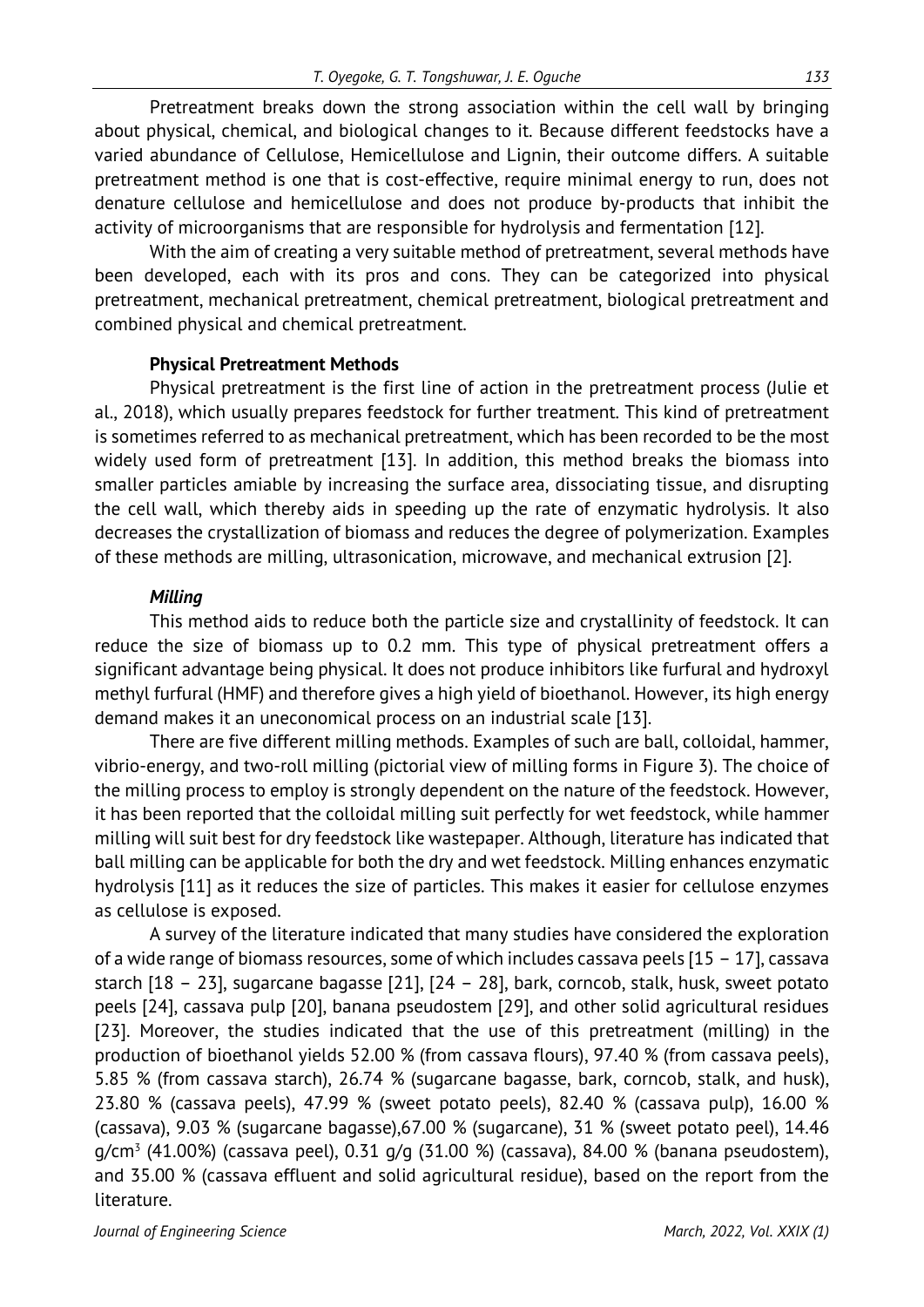

**Figure 3**. A pictorial display of the variety of milling biomass [14].

#### *Ultra-sonication*

Cavitation through high-frequency ultrasonic waves forms the working principle of this method. These approach forces lead to the separation of the complex network of the

polysaccharide components of the feedstock, and a graphical illustration of the process is presented in Figure 4.

It also enhances the extraction of desired compounds like cellulose, hemicellulose, and lignin. This technique is carried out at 20 kHz and 200 kW for 10 minutes [13]. The works of Zhang et al. [30] employed the use of sweeping frequency ultrasonic pretreatment approach in the processing of okra into 16.7% (0.564 mg/mg) okra pectin content. Ultrasound-assisted microwave extraction (UAME) approach was similarly deployed by Sengar et al. [31] in the extraction of pectin from tomato processing waste, where 73.33% of extracted pectin yield was reported.



**Figure 4.** A demonstration of how the ultrasonic radiation impact the biomass in pretreating the materials [32].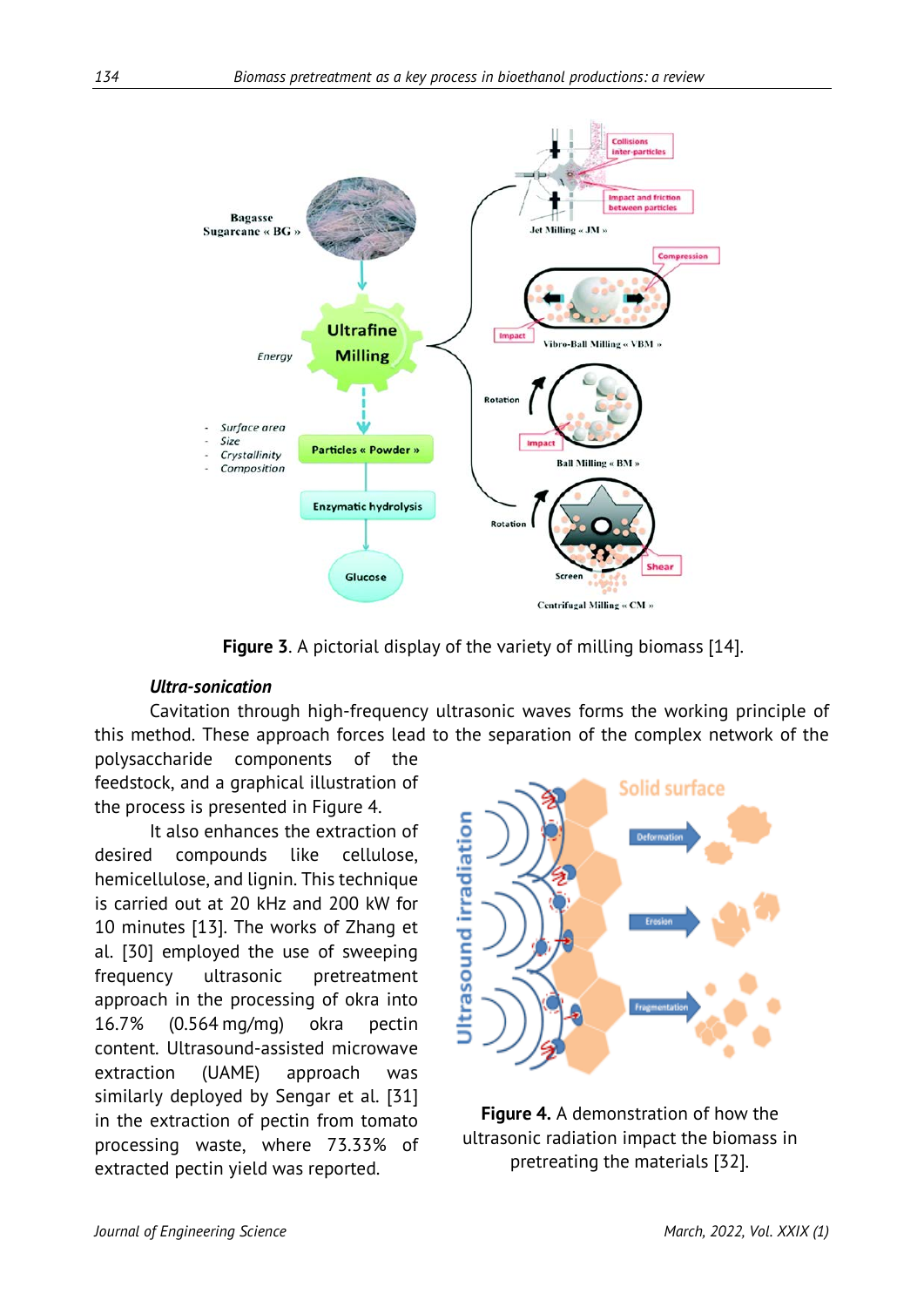#### *Microwave*

This method is commonly used due to its advantage. It has minimal energy requirement, short processing time, less inhibitor generation. This is carried out in closed containers as a high temperature is needed for optimal functioning. Penetration, reflection, and absorbance are associated with a microwave. It is from these attributes that the system for microwave pretreatment is built [2]. In microwave, the lignocellulosic structure is disrupted through di-electric polarization. The polarization causes a molecular collision, thereby generating heat energy that results in the disruption [33]. Examples of the studies that deployed the use of the microwave pretreatment method in the processing of calabash pulp juice [33], cassava [34], and cocoyam peel [35], where it was reported to have yielded 21.6 %, 20.49 %, 6g/100mL (9.40 %), and 50g/L (5.00 %), respectively.

### *Mechanical extrusion.*

Extrusion is a process where feedstock is passed through a screw assembly called an extruder. The combined effect of high temperature and shear force caused by the blades in the barrel causes the disruption of the lignocellulosic structure [36]. Some of the advantages of this method include adaptability to modifications, the integrity of products being preserved, and a controllable environment. Moreover, there exist two types of extruders which are usually referred to as single and twin-screw extruders [2]. To enhance the activity of this process, chemicals like urea, Thiourea and sodium hydroxide can be added to the biomass [13], [37]. Other cases of studies that deployed the use of mechanical pretreatment/extrusion in the processing of sugarcane [38] and pineapple peels [39] to yield 9.20 cl/L (72.70 %) and 5.82 %v/v, respectively.

### **Chemical Pretreatment Methods**

In practice, chemical pretreatment often comes next to physical pretreatment. The two main chemical pretreatments are acid and alkaline pretreatment. However, there are other methods like Ionic liquid and organic solvent pretreatment.

### *Alkali pretreatment*

In this type of chemical pretreatment, alkali is added to the feedstock. This method causes swelling, which decreases the crystallinity and increases the specific area of the biomass. This further leads to the unfolding of lignin from polysaccharide moiety. Through this method, lignin is dissolved, and polysaccharides are exposed for further hydrolysis [12].

Compared to mechanical methods, the energy requirement of alkali pretreatment is low. However, it takes a lot of time to complete. It takes hours or days. The hydroxides of ammonium, sodium, calcium, and potassium are the commonly used base for alkali pretreatment. The setup for alkali pretreatment is a heating element, temperature controller, a tank, water jacket,  $CO_2$  scrubber, manifold for water and air, pump, tray, and frame. A lime slurry is first prepared with a desired base and water. It is then sprayed of the feedstock and stored for hours or days [2]. The dissociation of lignin and the removal of acetyl groups, and ironic acid substitution in hemicellulose confer a great advantage to alkaline pretreatment. However, the difficulty in the recovery of the reagents used in this technique has proven to be disadvantageous and needs to be looked into. It is also observed that feedstocks with high levels of lignin are not favoured by this method [36].

A further survey of works reported in the literature on the deployment of alkali pretreatment method for the production of bioethanol from varying biomass like rice husk,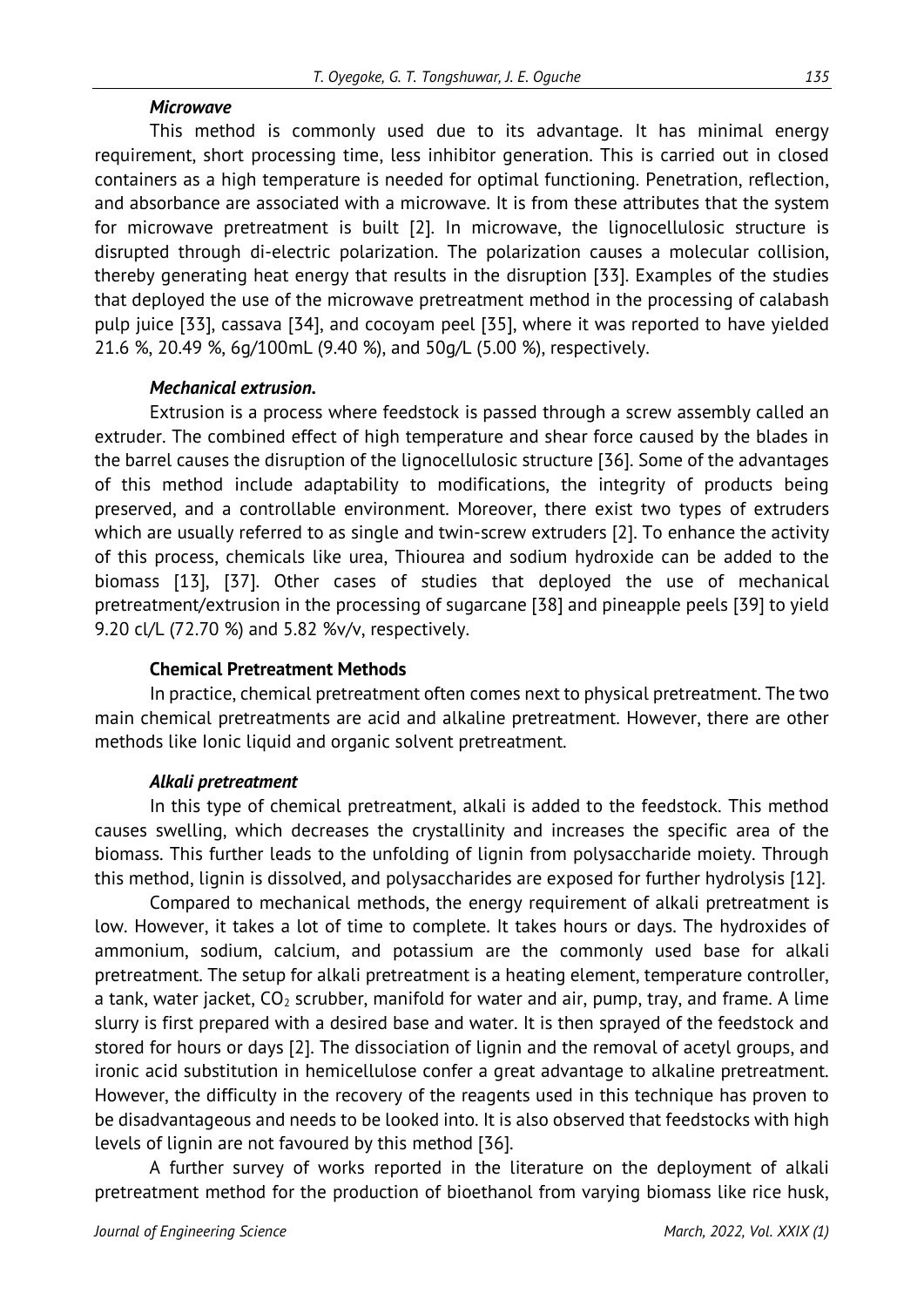elephant grass, corn stover, rice straw, rice husk, groundnut shell, and a lot more [40 – 44]. Findings from the survey of the literature indicated that most of the studies that deploy alkaline pretreatment approach often use sodium hydroxide in the processing of the biomass into sugar and bioethanol, where it was reported to yield 6.25 % [Rice husk] [40], 78.00 % [Elephant grass stem] [41], 11.30 % [Corn stover] [42], 49.50 % [Rice straw] [43], 132.7 mg/mL [Cassaval peels] [45], 81 % [Sugarcan bagasse] [4], and 24.14 % [Groundnuts shell] [44].

### *Acid pretreatment*

As the name implies, acids are used for the pretreatment of feedstock. A significant challenge to this method is the production of the inhibitory substance. Furfural, hydroxyl methyl furfural (HMF) and phenolic acid are produced in large amounts. However, measures have been developed to take care of that [36]. Acid pretreatment is of two types; they vary on the basis of duration and temperature. The first one has a short duration of 1 - 5 min but a high temperature of  $180^{\circ}$ C. The second has a high timeframe of 20 - 30 min and a  $t$ emperature as low as 120 $°C$  [2]. Both organic and inorganic acids find use in this pretreatment. Inorganic acids like sulfuric, nitric, and hydrochloric acids are used in both their concentrated and diluted forms. However, concentrated acids are very corrosive and demand extra safety measures, which makes the process more expensive. The use of concentrated acid is reported to yield a high number of inhibitory compounds. Pretreatment with dilute acids is used on an industrial scale as it is suitably cost-effective with little or no number of inhibitory compounds. Organic acids like Oxalic acid, maleic acid is normally used in acid pretreatment. Maleic acid is reported to have more glucose and xylose yield [2].

A Survey of the literature on the pretreatment of biomass indicated studies had proven the viability of deploying acid treatment methods in the processing of sugarcane bagasse, rice husk, banana skin/peels, maize stalks, corncob, orange peels, cassava peels, cowpea shells, yam peels, and a lot more [5], [46 – 48]. The deployment of hydrochloric acid [for sawdust] [46], Sulphuric acid [for cassava peels] [45], sulphuric acid [for rice husk] (Mustafa et al., 2019), sulphuric acid [for rice stalk] [50], pretreatment yields 43.9%, 190.04 mg/mL, 25.35 %, and 5.06 % sugar yield, respectively.

### *Ionic liquids*

Ionic liquids are liquids containing cations or anions. These liquids are known to be thermally stable, nontoxic, have high polarity, low melting point and less vapour pressure. The relationship between ionic liquid and feedstock is primarily affected by temperature, cations and anions and the duration of pretreatment [2]. Cations and anions both play significant roles in solubilizing cellulose and lignin. They do so by disrupting the intermolecular hydrogen bond between cellulose and the lignin network by competing for the same hydrogen bonds. While the cations are strictly organic in nature, the anions are both organic and inorganic. Imidazolium and pyridinium are examples of organic cations [36]. Another advantage of the ionic liquid is its recovery during the process. However, the use of this pretreatment is not compatible with cellulose activity [2].

### *Organic solvent*

Organic solvents like acetone, methanol, ethylene glycol and ethanol are used in the pretreatment of feedstock. A catalyst aids this method of pretreatment. Some acids, bases and salts are added to the medium to either fasten delignification or regulate the temperature. In research conducted by Sidiras and Loanna [3], a cellulose concentration of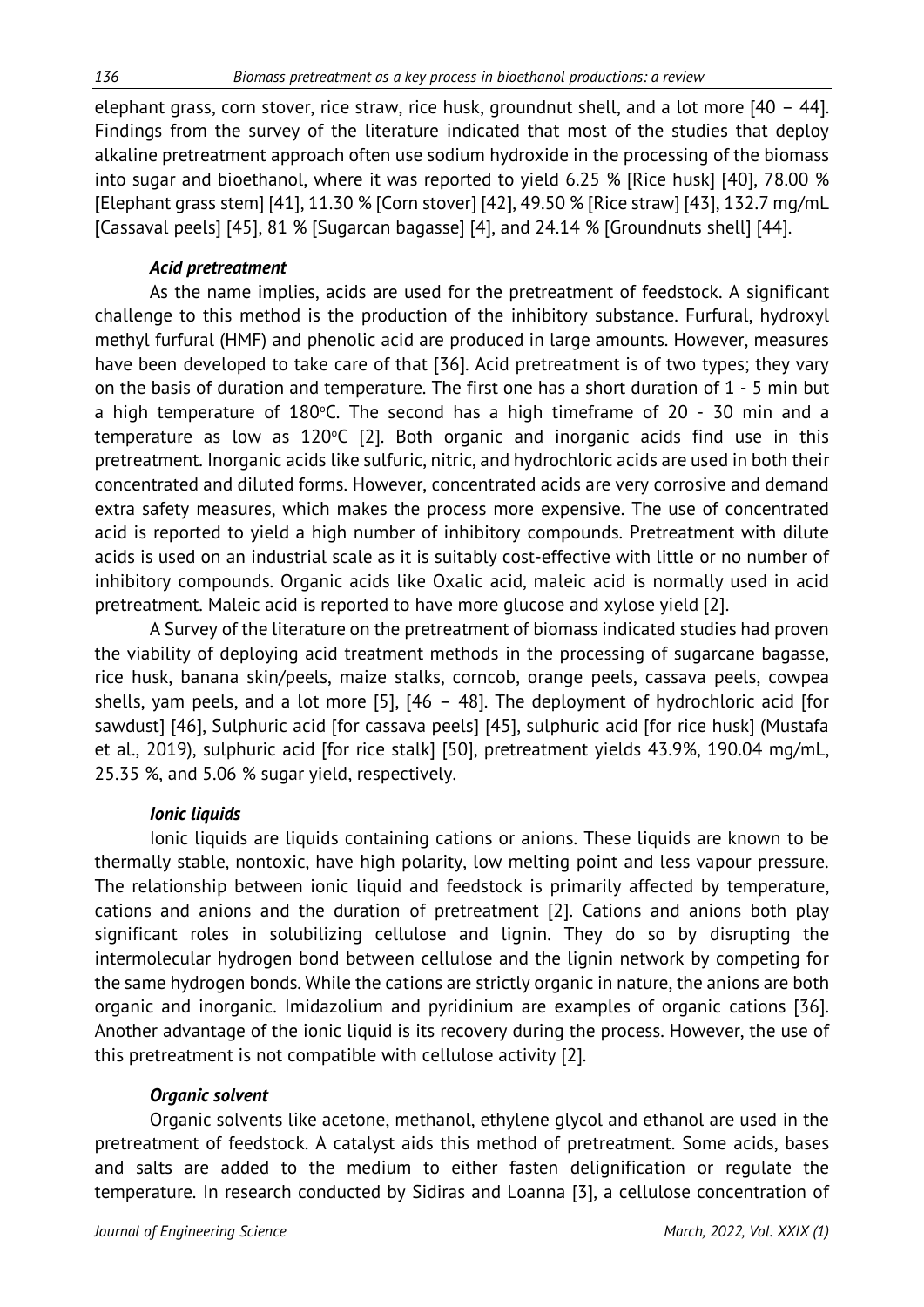72% w/w and a lignin concentration of 59% w/w was obtained using acetone and sulfuric acid as catalyst.

This pretreatment type is widely used in extracting lignin from biomass. Lignin is a valuable substance of industrial use. The disruption of the bond between lignin and cellulose causes an increase in the surface area of cellulose. This makes it readily accessible to enzymes. As a result, a higher yield of bioethanol is produced. The recovery and reuse of solvents is an added advantage to this pretreatment. However, the chemicals are volatile and expensive. A high amount of energy is needed to recover and recycle the organic solvents, and they also are flammable [36]. The use of lime (organic catalyst) employed in the pretreatment of the sugarcane juice at temperature (35 C) and 5 hours yielded 19.30 % bioethanol [51]. Ethanoic acid and methanol pretreatment were employed in the processing of cassava peels [45] and cassava peels [52] into 51.50 mg/mL sugar and 331.79 mg/L glucose (including 45.3 mg/L rhamnoses and 46.52 mg/L xylose) yield.

# **Combined Chemical-mechanical Pretreatment Methods**

This method combines both physical and chemical methods. It is also known as the physicochemical method. Examples of such kinds of this method include ammonia fibre explosion, steam explosion, and carbon dioxide explosion.

### *Steam explosion method*

The steam explosion method is known for its little chemical use and low energy consumption. In this method, is exposed to high pressure saturated steam, after which pressure is reduced. This method results in an explosive decompression leading to the disruption of lignin and cellulose degradation. The steam is injected at a temperature of 160- 260 0C and 0.69 and 4.83 MPa. The pressure is provided but for a few minutes. Carbon dioxide and sulfuric acid are used to decrease the time and formation of inhibitory substances and increase the efficiency of removing hemicellulose. Moisture content, particle size, temperature are factors that affect steam explosion. This technique is not very effective for softwood. [2]. One of the works that deployed the use of this approach includes Gayalai-Korpos et al. [53] whose studies employed the approach to pretreat sweet sorghum bagasse from which 58% cellulose were obtained resulting to a rise in the bioethanol yield.

# *Ammonia fibre explosion (AFEX)*

Ammonia fibre expansion (AFEX) is known for being a thermochemical pretreatment that utilizes volatile ammonia as the main reactant for cellulosic biomass pretreatment [54]. The feedstock is treated with liquid ammonia at high temperatures and pressure. The pressure is then reduced. This process is similar to steam explosion. Owing to the volatile nature of ammonia, it is easily recovered and recycled. The process is usually carried out at a temperature of 90°C for about 30 min. Some of the works that deployed the use of the ammonia fibre explosion in the processing of biomass into bioethanol fuels include the report of the Bals et al. [55] that transforms switchgrass to bioethanol. Similarly, Feher et al. [56] deployed the use of aqueos ammonia pretreatment approach in their study to pretreat corn fibre which later yielded 79% bioethanol via the process.

# *Carbon dioxide explosion*

This method is similar to steam and ammonia explosion and shares similar principles. High-pressure  $CO<sub>2</sub>$  reacts to carbonic acid, thereby improving the hydrolysis rate. The yield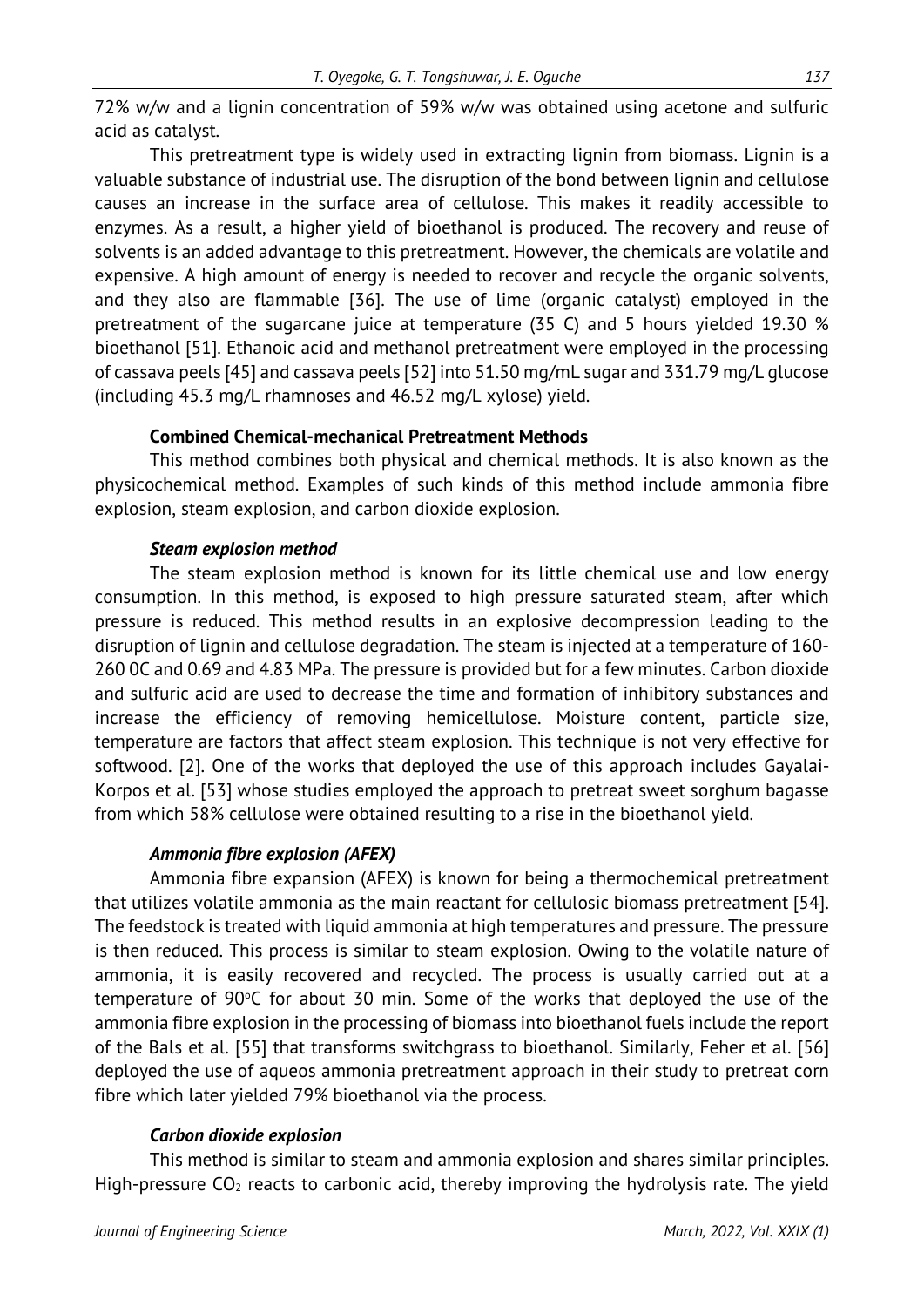gotten from this process is lower than that of steam and ammonia explosion [2]. It was further reported that  $CO<sub>2</sub>$  reacts to carbonic acid, thereby improving the hydrolysis rate. The yield is gotten from this process. Examples of studies that employed the use of this approach in their studies include Kim and Hong (2001), which employs the use of aspen and southern yellow pine; Puri and Mamers [58] employs the processing of wheat straw, bagasse, and Eucalyptus regnans woodchips; and Toscan et al. [59] employ the processing of wheat straw, bagasse, and Eucalyptus regnans woodchips; and many other feedstocks in the production of bioethanol.

### **Conclusions**

The shift from fossil fuel to renewable sources of energy like biofuels is not without its challenges. The competition for food between the industries and humans has led to the use of solid waste and other cellulosic feedstocks. This approach helps recycle waste but is not sufficient in producing biofuel due to recalcitrance.

Pretreatment of feedstock is a way of optimizing the production of bioethanol from the feedstock. Different forms of pretreatment exist. They range from physical to chemical with varying strength. The most effective pretreatment type is the one that is cost-effective and gives a high yield of bioethanol.

More work needs to be done in order to optimize the production of bioethanol so that it can compete in production cost with its fossil fuel counterpart. We recommend that researchers consistently report their pretreatment type with the conditions used. And further studies are encouraged to consider the techno-economic evaluation and SWOT (Strength, Weakness, Opportunity, and Threats) analysis of the various biomass pretreatment methods reviewed in this report.

**Acknowledgements.** The authors appreciate the support of the Pencil Research Team and other resource persons that must have contributed to the completion of the study.

# **Conflict of Interest**

The authors declare no conflict of interest.

### **References**

- 1. Adeyemo O., Ja'afaru M., Abudulkadir S. and Salihu A. "Saccharification and Fermentation of Cellulolytic Agricultural Biomass to Bioethanol using Locally Isolated Aspergillus niger S48 and Kluyveromyces sp. Y2, respectively," Periodica Polytechnica Chemical Engineering, vol. 65, no. 4, pp. 505–516, Aug. 2021, doi: 10.3311/PPCH.17900.
- 2. Muhammad A. N., Iqbal I., Riaz F., Karadag A. and Tabatabaei M. "Different Pretreatment Methods of Lignocellulosic Biomass for Use in Biofuel Production," in Biomass for Bioenergy - Recent Trends and Future Challenges, A. E.-F. Abomohra, Ed. IntechOpen, 2019. doi: 10.5772/INTECHOPEN.84995.
- 3. Sidiras D. K., and Loanna S. S. "Organosolv Pretreatment as a Major Step of Lignocellulosic Biomass Refining," 2015. Accessed: Oct. 23, 2021. [Online]. Available: http://dc.engconfintl.org/biorefinery\_I/18
- 4. Shaibani N., Yaghmaei S., Andalibi M. R. and Ghazvini S. "Ethanol production from sugarcane bagasse by means of on-site produced and commercial enzymes; a comparative study," Periodica Polytechnica Chemical Engineering, vol. 56, no. 2, pp. 91–96, Dec. 2012, doi: 10.3311/PP.CH.2012-2.07.
- 5. Fehér C., Barta Z., and Réczey K. "Process considerations of a biorefinery producing value-added products from corn fibre," Periodica Polytechnica Chemical Engineering, vol. 56, no. 1, pp. 9–19, Jun. 2012, doi: 10.3311/PP.CH.2012-1.02.
- 6. Kálmán G., and Réczey K. "Possible ways of bio-refining and utilizing the residual lignocelluloses of corn growing and processing," Periodica Polytechnica Chemical Engineering, vol. 51, no. 2, pp. 29–36, Jun. 2007, doi: 10.3311/PP.CH.2007-2.05.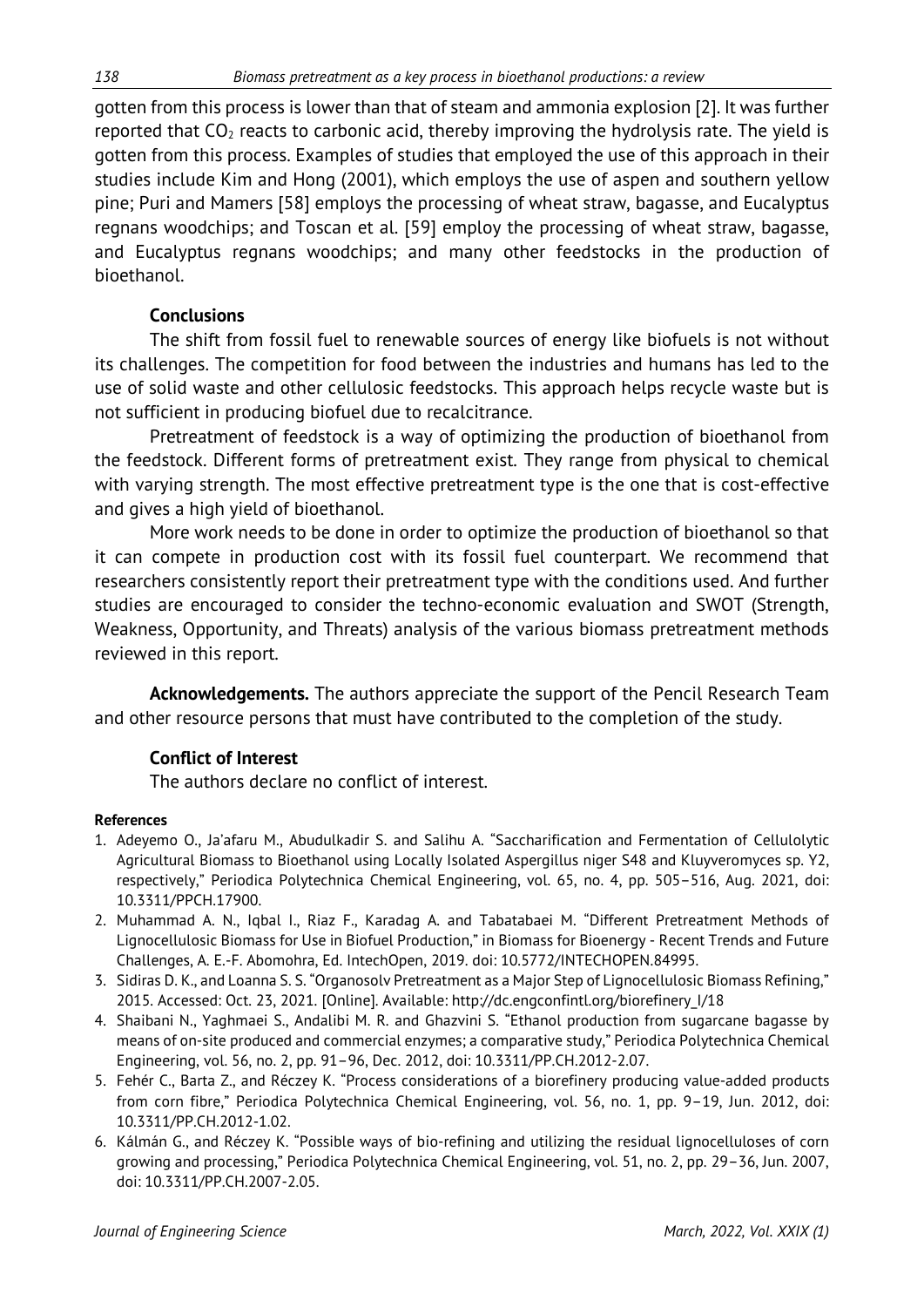- 7. Battula S. K., Gantala S. S. N., Besetty T., Narayana S. K. V., and Gopinadh R. "Industrial production of lactic acid and its applications," Internaational Journal of Biotech Research, vol. 1, no. 1, pp. 42–54, 2018, Accessed: Oct. 23, 2021. [Online]. Available: https://www.researchgate.net/publication/330292057 Industrial production of lactic acid and its applica tions
- 8. Nathan G. "Agro-industry seed 'waste' is promising source of oils and ingredients," NUTRA, Dec. 01, 2014. https://www.nutraingredients.com/Article/2014/12/01/Agro-industry-seed-waste-is-promising-source-ofoils-and-ingredients (accessed Nov. 09, 2021).
- 9. Brock S., Kuenz A., and Prüße U. "Impact of Hydrolysis Methods on the Utilization of Agricultural Residues as Nutrient Source for D-lactic Acid Production by Sporolactobacillus inulinus," Fermentation , vol. 5, no. 1, p. 12, Jan. 2019, doi: 10.3390/FERMENTATION5010012.
- 10.Jönsson L. J., and Martín C. "Pretreatment of lignocellulose: Formation of inhibitory by-products and strategies for minimizing their effects," Bioresource Technology, vol. 199, pp. 103–112, Jan. 2016, doi: 10.1016/J.BIORTECH.2015.10.009.
- 11.Tongshuwar G. T., and Oyegoke T. "A Brief Survey of Biomass Hydrolysis As A Vital Process in Bio-refinery," FUDMA Journal of Sciences, vol. 5, no. 3, pp. 407–412, Nov. 2021, doi: 10.33003/FJS-2021-0503-724.
- 12.Kucharska K., Rybarczyk P., Hołowacz I., Łukajtis R., Glinka M., and Kamiński M. "Pretreatment of Lignocellulosic Materials as Substrates for Fermentation Processes,"Molecules, vol. 23, no. 11, p. 2937, Nov. 2018, doi: 10.3390/MOLECULES23112937.
- 13.Amin F. R,. et al., "Pretreatment methods of lignocellulosic biomass for anaerobic digestion," AMB Express , vol. 7, no. 1, pp. 1–12, Mar. 2017, doi: 10.1186/S13568-017-0375-4.
- 14.Rahmati S., et al. "Pretreatment and fermentation of lignocellulosic biomass: reaction mechanisms and process engineering," Reaction Chemistry & Engineering, vol. 5, no. 11, pp. 2017–2047, Oct. 2020, doi: 10.1039/D0RE00241K.
- 15.Monday Osagie A. "Statistical Investigation on the Hydrolysis and Fermentation Processes of Cassava Peels in the Production of Bioethanol," International Journal of Statistical Distributions and Applications, vol. 3, no. 3, pp. 47–55, 2017, doi: 10.11648/j.ijsd.20170303.14.
- 16.Ebabhi A. M., Adekunle A. A. and Adeogun O. O. "Potential of some tuber peels in bioethanol production using Candida tropicalis," Nigerian Journal of Basic and Applied Sciences, vol. 26, no. 2, pp. 17–22, Mar. 2019, doi: 10.4314/njbas.v26i2.3.
- 17.Obianwa C., Edak A. U., and Godwin I. "Bioethanol production from cassava peels using different microbial inoculants," African Journal of Biotechnology, vol. 15, no. 30, pp. 1608–1612, Jul. 2016, doi: 10.5897/ajb2016.15391.
- 18.Ademiluyi F. T., and Mepba H. D. "Yield and Properties of Ethanol Biofuel Produced from Different Whole Cassava Flours," ISRN Biotechnology, vol. 2013, pp. 1–6, Jan. 2013, doi: 10.5402/2013/916481.
- 19.Ajibola F. O., Edema, and Oyewole. "Enzymatic Production of Ethanol from Cassava Starch Using Two Strains of Saccharomyces cerevisiae," Nigerian Food Journal Official Journal of Nigerian Institute of Food Science and Techonology www.nifst.org NIFOJ, vol. 30, no. 2, pp. 114–121, 2012, [Online]. Available: www.nifst.org
- 20.Ndubuisi I. A., Nweze J. E., Onoyima N. J., Yoshinori M., and Ogbonna J. C. "Ethanol Production from Cassava Pulp by a Newly Isolated Thermotolerant LC375240," Energy and Power Engineering, vol. 10, no. 10, pp. 457–474, 2018, doi: 10.4236/epe.2018.1010029.
- 21.Isah Y., Kabiru H. D., Danlami M. A., and Kolapo S. F. "Comparative Analysis of Bioethanol Produced From Cassava Peels and Sugarcane Bagasse by Hydrolysis Using Saccharomyces Cerevisiae," J. Chem Soc. Nigeria, vol. 44, no. 2, pp. 233–238, 2019.
- 22.Ogbonna C. N., and Okoli E. C. "Evaluation of the Potentials of Some Cassava Varieties in Nigeria for Bio-Ethanol Production," Bio-Research, , vol. 8, no. 2, pp. 674–678, 2010.
- 23.Izah S. C., and Ohimain E. I. "Bioethanol Production from Cassava Mill Effluents Supplemented with Solid Agricultural Residues Using Bakers' Yeast (Saccharomyces cerevisiae)," Journal of Environmental Treatment Techniques, vol. 3, no. 1, pp. 47–54, 2015, [Online]. Available: http://www.jett.dormaj.com
- 24.Braide W., Kanu I., Oranusi U., and Adeleye S. "Production of bioethanol from agricultural waste," Journal of Fundamental and Applied Sciences, vol. 8, no. 2, p. 372, May 2016, doi: 10.4314/jfas.v8i2.14.
- 25.Misau I. M., Bugaje I. M., Mohammed J., Mohammed I. A., and Diyau'deen .B.H. "Production Of Bio-Ethanol From Sugarcane: A Pilot Scale Study In Nigeria," International Journal of Engineering Research and Applications (IJERA), vol. 2, no. 4, pp. 1142–1151, 2012, [Online]. Available: www.ijera.com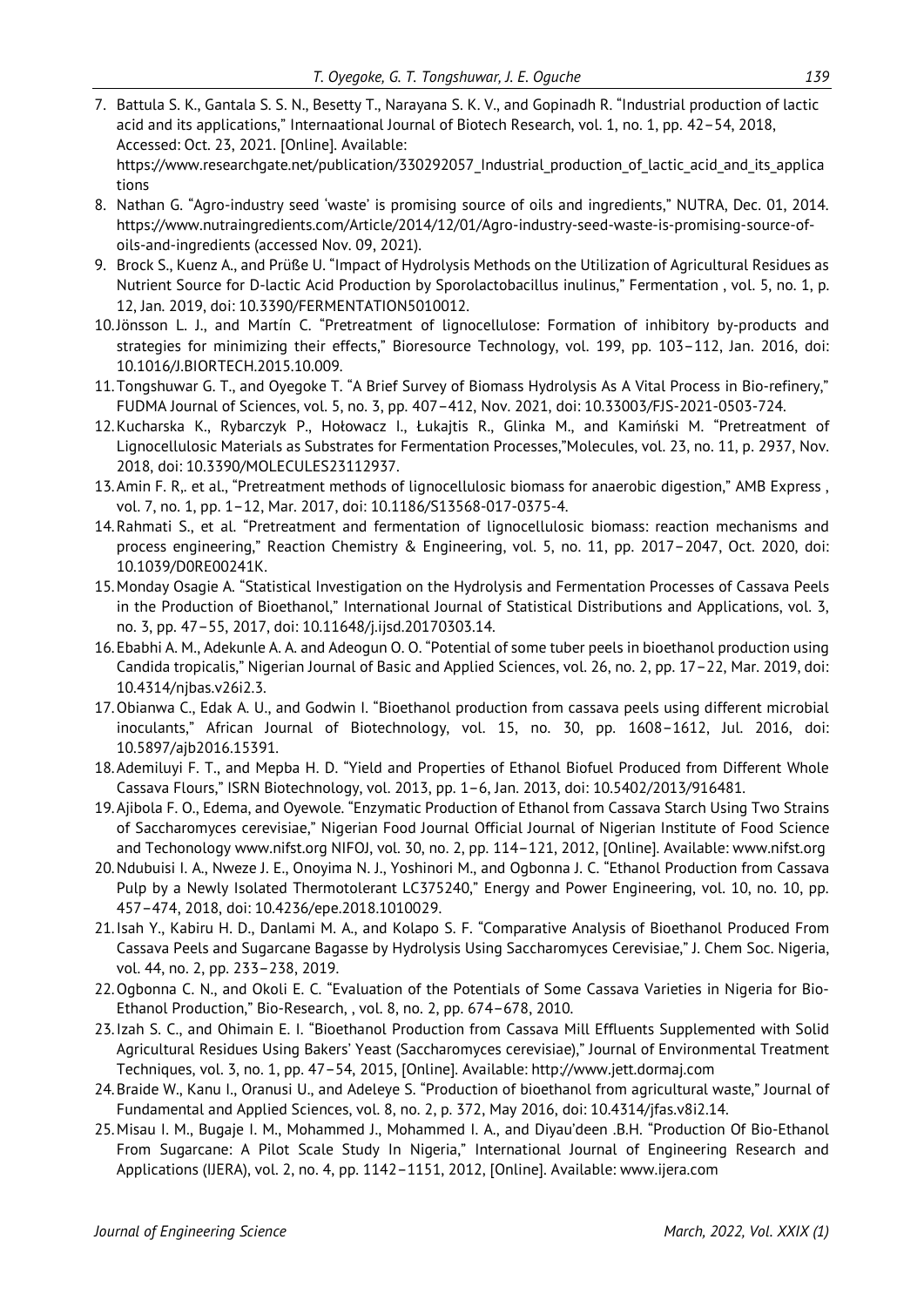- 26.Oyegoke T., and Dabai F. "Techno-economic feasibility study of bioethanol production from a combined cellulose and sugar feedstock in Nigeria: 2-economic analysis," Nigerian Journal of Technology, vol. 37, no. 4, pp. 921–926, Nov. 2018, doi: 10.4314/njt.v37i4.9.
- 27.Oyegoke T., and Dabai F. "Techno-economic feasibility study of bioethanol production from a combined cellulose and sugar feedstock in Nigeria: 1-modeling, simulation and cost evaluation," Nigerian Journal of Technology, vol. 37, no. 4, pp. 913–920, Nov. 2018, doi: 10.4314/njt.v37i4.8.
- 28.Oyegoke T., Dabai F., Abubakar Muhammed J., and Jibiril B. El-Yakubu. "Process Modelling and Economic Analysis for Cellulosic Bioethanol Production in Nigeria," in 1<sup>st</sup> National Conference On Chemical Technology (NCCT 2017) , 2017, pp. 125–128. [Online]. Available: http://www.narict.gov.ng/ncct/
- 29.Ingale S., Joshi S. J., and Gupte A. "Production of bioethanol using agricultural waste: Banana pseudo stem," Brazilian Journal of Microbiology, vol. 45, no. 3, pp. 885–892, 2014, [Online]. Available: www.sbmicrobiologia.org.br
- 30.Zhang L., et al., "Effect of ultrasonic pretreatment monitored by real-time online technologies on dried preparation time and yield during extraction process of okra pectin," Journal of the Science of Food and Agriculture, vol. 101, no. 10, pp. 4361–4372, Aug. 2021, doi: 10.1002/JSFA.11076.
- 31.Sengar S., Rawson A., Muthiah M., and Kalakandan S. K. "Comparison of different ultrasound assisted extraction techniques for pectin from tomato processing waste," Ultrasonics Sonochemistry, vol. 61, no. 104812, pp. 1–10, Mar. 2020, doi: 10.1016/J.ULTSONCH.2019.104812.
- 32.Kuna E., Ronan B., Valange S., Chatel G., and Juan C. C. "Sonocatalysis: A Potential Sustainable Pathway for the Valorization of Lignocellulosic Biomass and Derivatives," Top Curr Chem (Z), vol. 375, no. 41, pp. 1–20, 2017, doi: 10.1007/s41061-017-0122-y.
- 33.Aguilar-Reynosa A., Romaní A., R. Ma. Rodríguez-Jasso, Aguilar C. N., Garrote G., and Ruiz H. A. "Microwave heating processing as alternative of pretreatment in second-generation biorefinery: An overview," Energy Conversion and Management, vol. 136, pp. 50–65, Mar. 2017, doi: 10.1016/J.ENCONMAN.2017.01.004.
- 34.Nwogwugwu N. U., Abu G. O., Akaranta O., and Chinakwe E. C. "Application of Response Surface Methodology for Optimizing the Production of Bioethanol from Calabash (Crescentia cujete) Substrate Using Saccharomyces cerevisiae," Journal of Advances in Microbiology, pp. 1–12, Jul. 2019, doi: 10.9734/jamb/2019/v17i230139.
- 35.Etudaiye H., Ukpabi U., Egesi E., and Ikpeama A. "Evaluation of Flour and Starch Qualities from Three Cassava Varieties for Ethanol Production Using a Novoenzyme and a Strain of Dried Saccharomyces cerevisiae (Yeast)," Annals of Advanced Agricultural Sciences, vol. 4, no. 1, pp. 1–7, Feb. 2020, doi: 10.22606/as.2020.41001.
- 36.Adegunloye D., and Udenze D. "Effect of Fermentation on Production of Bioethanol from Peels of Cocoyam Using Aspergillus niger and Saccharomyces cerevisiae," Journal of Advances in Microbiology, vol. 4, no. 2, pp. 1–8, Jan. 2017, doi: 10.9734/jamb/2017/34032.
- 37.Baruah J., et al. "Recent Trends in the Pretreatment of Lignocellulosic Biomass for Value-Added Products," Frontiers in Energy Research, vol. 6, no. Dec, p. 152, Dec. 2018, doi: 10.3389/FENRG.2018.00141.
- 38.Kumar R., Tabatabaei M., and Karimi K. "Sárvári Horváth I. Recent updates on lignocellulosic biomass derived ethanol-A review," Journal homepage: www.biofueljournal.com Kumar et al. / Biofuel Research Journal, vol. 9, pp. 347–356, 2016, doi: 10.18331/BRJ2016.3.1.4.
- 39.Nwufo O. C., Nwaiwu C. F., Igbokwe J. O., and Nwafor O. M. I. "Production and characterisation of bio-ethanol from various Nigerian feedstocks," International Journal of Ambient Energy, vol. 37, no. 5, pp. 469–473, Sep. 2015, doi: 10.1080/01430750.2014.986290.
- 40.Oiwoh O., Ayodele B. V., Amenaghawon N. A., and Okieimen C. O. "Optimization of bioethanol production from simultaneous saccharification and fermentation of pineapple peels using Saccharomyces cerevisiae," Journal of Applied Sciences and Environmental Management, vol. 22, no. 1, pp. 54–59, Feb. 2018, doi: 10.4314/jasem.v22i1.10.
- 41.Ahmad F. U., Bukar A., and Usman B. "Production of bioethanol from rice husk using Aspergillus niger and Trichoderma harzianum," Bayero Journal of Pure and Applied Sciences, vol. 10, no. 1, pp. 280–294, Jan. 2018, doi: 10.4314/bajopas.v10i1.56s.
- 42.Aiyejagbara M., et al., "Production of Bioethanol from Elephant Grass (Pennisetum purpureum) Stem," International Journal of Innovative Mathematics, Statistics & Energy Policies, vol. 4, no. 1, pp. 1–9, 2016, [Online]. Available: www.seahipaj.org